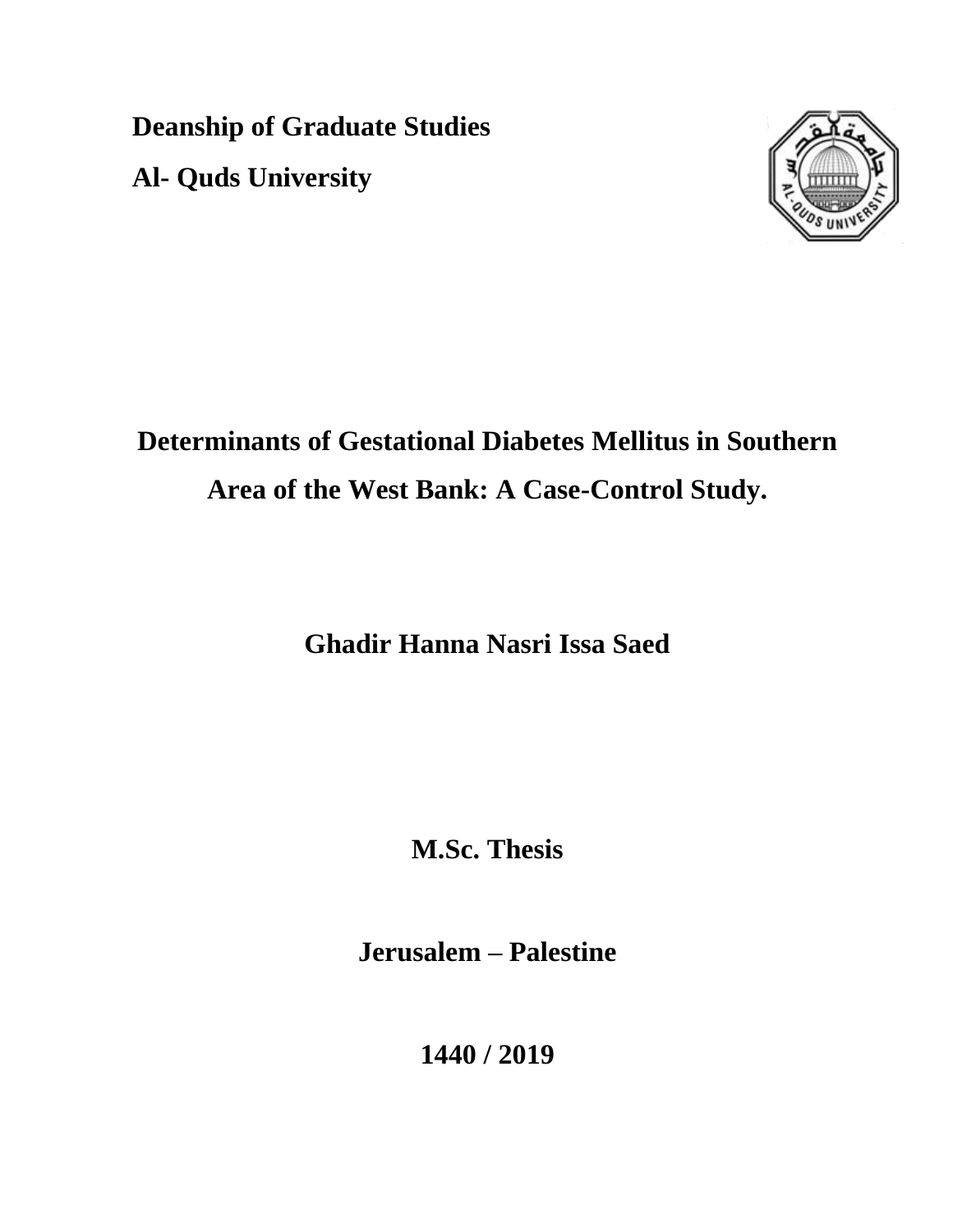# Determinants of Gestational Diabetes Mellitus in Southern area of the West Bank: A Case-Control Study.

Prepared by:

## Ghadir Hanna Nasri Issa Saed

B.Sc. Medical Technology Al- Quds University – Palestine

Supervisor: Dr. Amira Amr

A Thesis Submitted to the Faculty of Graduate Studies in Partial Fulfillment of the Requirements for the Degree of Master in Public Health / School of Public Health - Al-Quds University.

1440 / 2019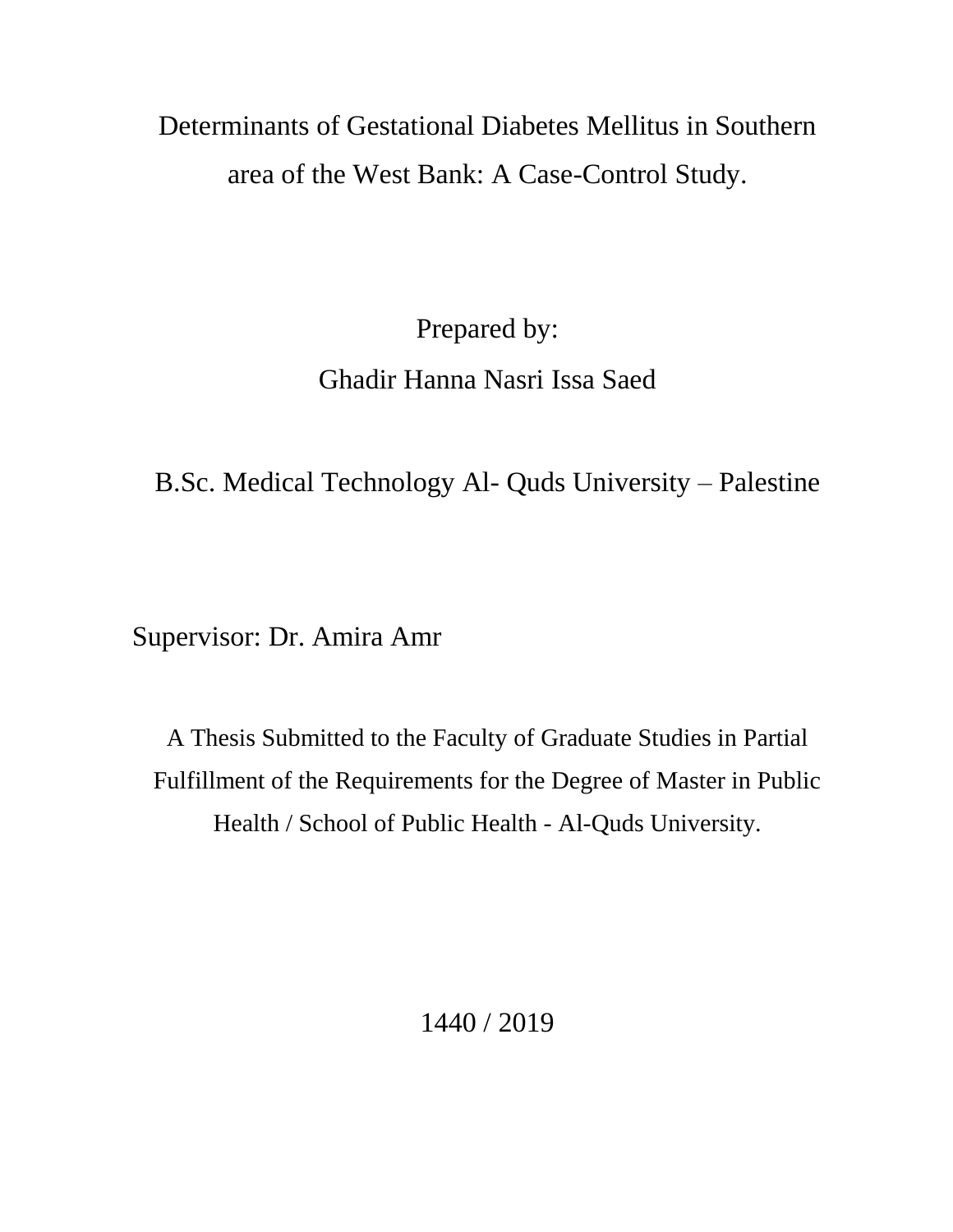Al-Ouds University Deanship of Graduate Studies Public Health Program



Thesis Approval

Determinants of Gestational Diabetes Mellitus in Southern area of the West Bank: A Case-Control Study.

## Student name: Ghadir Hanna Nasri-Issa Saed Registration #: 21610073

Supervisor: Dr. Amira Amr

Master thesis submitted and accepted, Date: 29 / 05 / 2019

The names and signatures of the examining committee members are as follows:

1- Head of Committee: Dr. Amira Amr

2- Internal Examiner: Dr. Hazem Agha

3- External Examiner: Dr. Aref Abu Rmeileh

Signature:  $\mathcal{A}$ . Signature:... $\left(\cdot_{i\in\mathcal{I}}\right)$ Signature: مصانعیہ، ایک Signature

Jerusalem - Palestine  $1440 - 2019$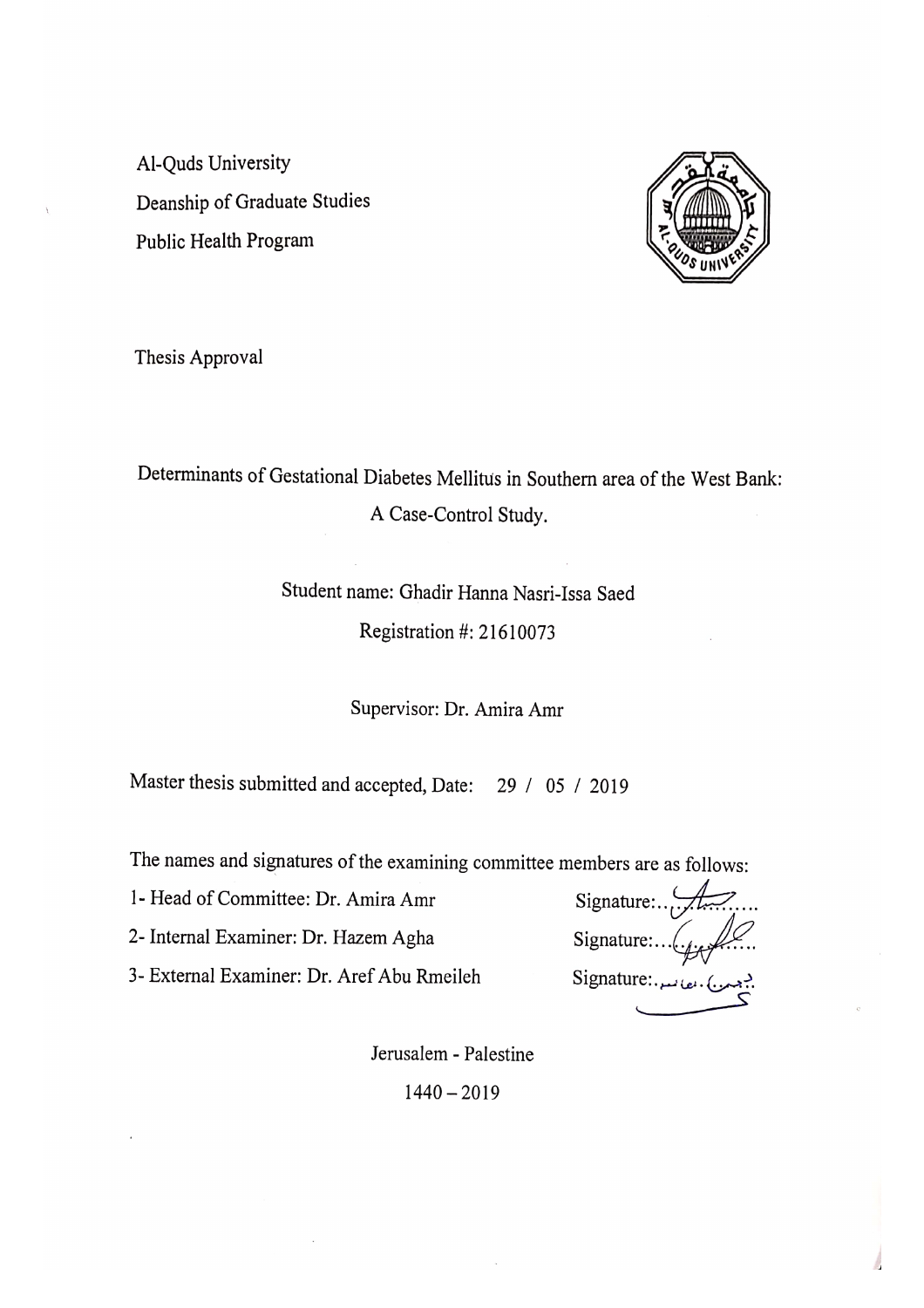#### **Dedication**

#### **Mom and Dad,**

I could never have done this without your faith, support, and constant encouragement. Thank you for teaching me to believe in myself, in God, and in my dreams.

#### **Sisters and brother,**

I am so thankful that you are always beside me. I have learned so much from you and I can honestly say that you are a blessing to me.

#### **My fiancée,**

You've been an inspiration. Thank you for your support and encouragement.

Ghadir Saed, 2019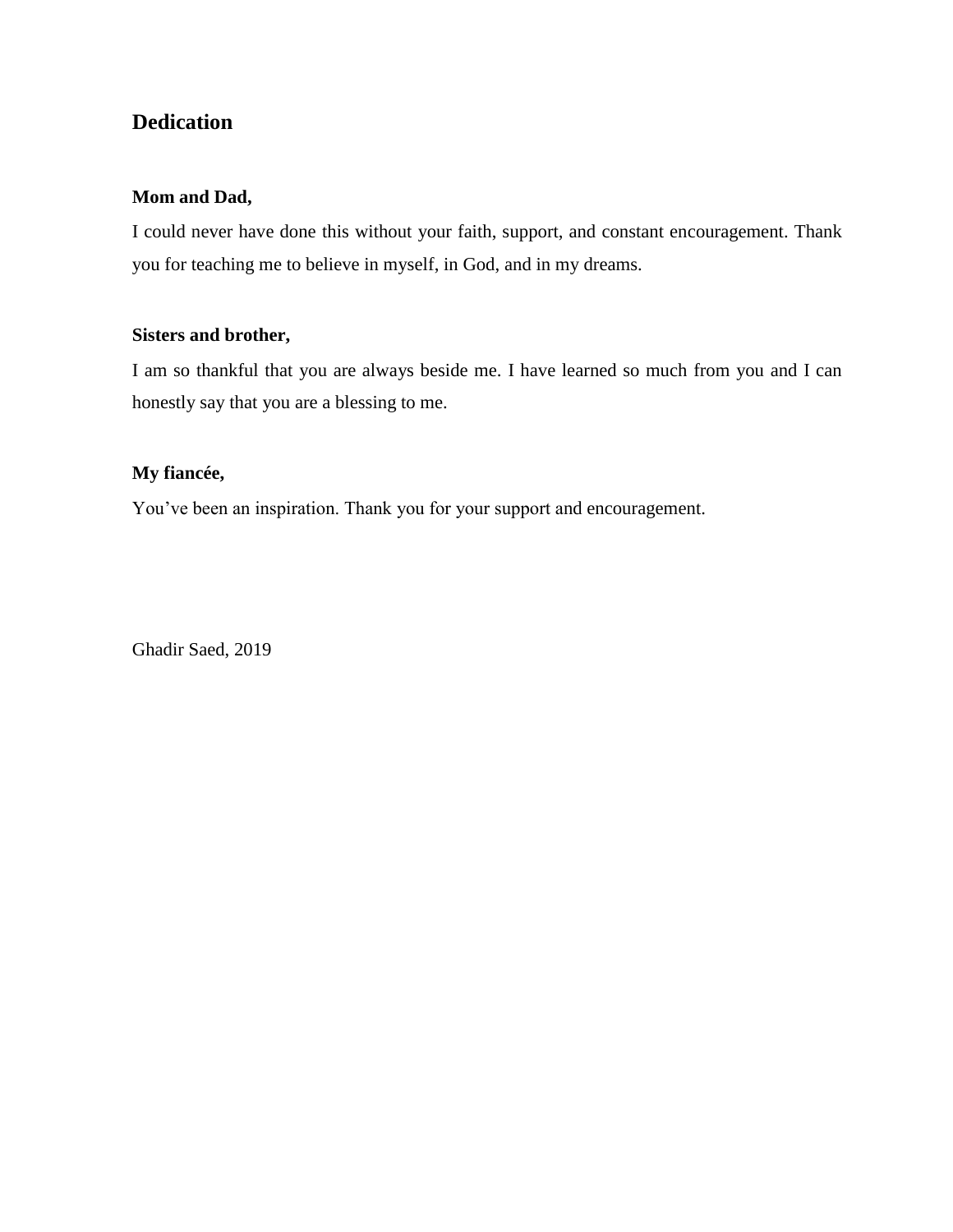#### <span id="page-4-0"></span>**Declaration**

I certify that this thesis submitted for the degree of Master of Public Health is the result of my own research, except where otherwise acknowledged, and that this thesis has not been submitted for a higher degree to any other university or institution.

signed: Ghadiv Saed

CS Scanned with<br>Date: 29 / 05 / 2019

Ghadir Hanna Nasri Issa Saed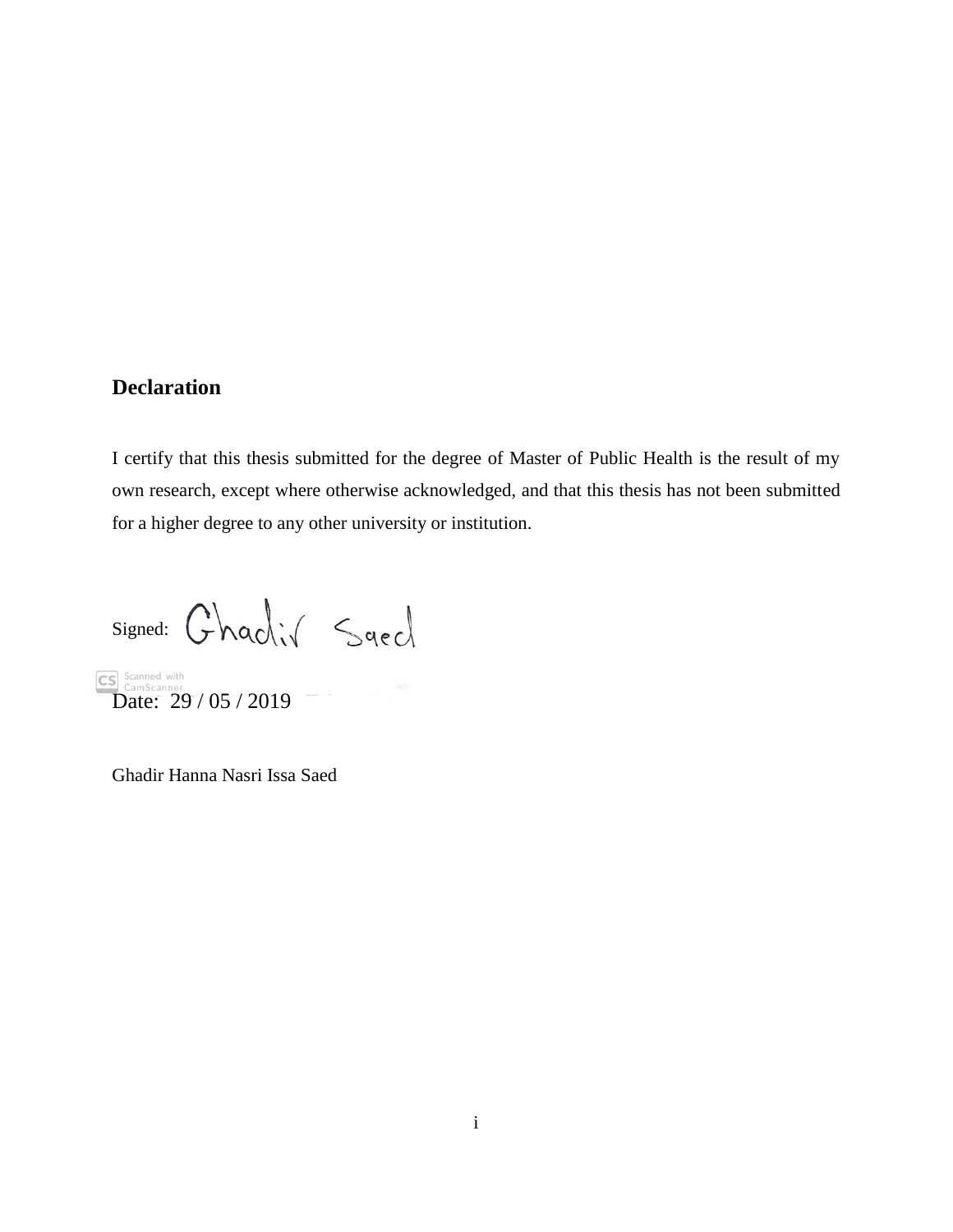#### <span id="page-5-0"></span>**Acknowledgment**

My deepest gratitude to my supervisor Dr. Amira Amr for her support, collegiality, and mentorship throughout this project.

I would like to extend my thanks to those who offered collegial guidance and support over the years: Dr. Nuha El Sharif, Dr. Khaldoun Badr, and Dr. Motasem Hamdan, and I take this opportunity to express my special thanks to all of the faculty members for their help and support. Special thanks go to the primary healthcare staff at the Holy Family Hospital for their cooperation and all the women's who participated in this thesis for sharing their time, experience, and material.

Last but not the least, I would like to thank my family: my parents, my sisters, my brother and my fiancée for providing me with unfailing support and continuous encouragement throughout my years of study and through the process of researching and writing this thesis. This accomplishment would not have been possible without them. Thank you.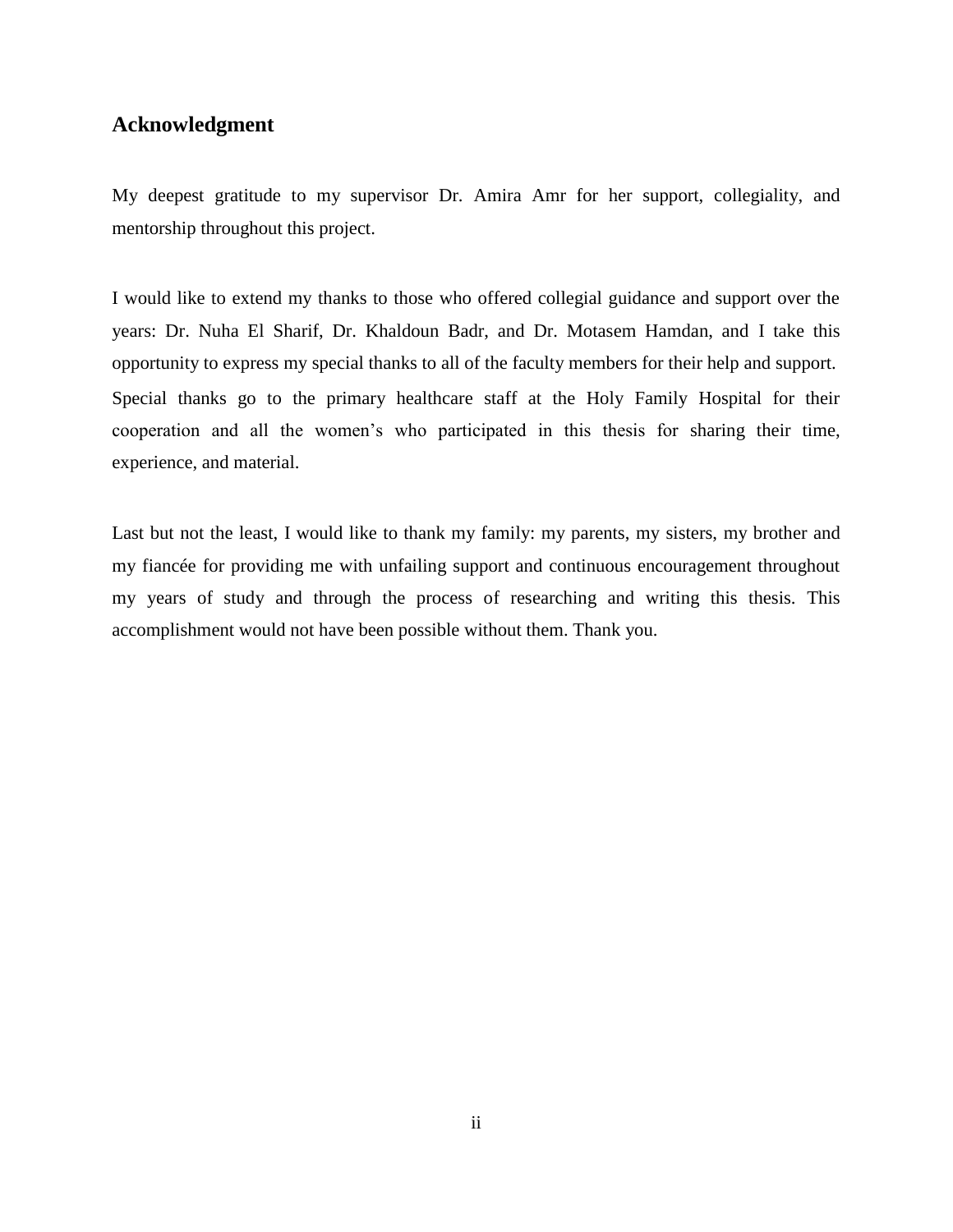#### <span id="page-6-0"></span>**Abstract**

**Background:** The prevalence of gestational diabetes mellitus (GDM) is increasing throughout the world. In Palestine, the prevalence of GDM in 2010 among pregnant women was 4.8% in the West Bank and 2.2% in Gaza Strip. This study aims to identify the extent to which physical inactivity and bad eating patterns may contribute to the risk of GDM in Palestinian pregnant women. Similar studies are not available in Palestine, which makes it a rich area for research.

**Methodology:** A Retrospective Case-Control Study was conducted from July 2018 to April 2019 using questionnaires and anthropometric measurements. The target population of this study was Palestinian pregnant women with gestational age between  $24 - 28$  weeks, being treated at Holy Family Hospital (HFH) diabetic and antenatal clinics. The total number of pregnant women who participated in the study was 180, 60 cases and 120 controls with case: control ratio 1:2 matched by age and gestational age. Data were collected by face-to-face interview using a questionnaire. The questionnaire gathers data about dietary patterns, physical activity, demographic factors, anthropometric measurements, socioeconomic factors, maternal obstetric variables, and medical history. Height and current weight were measured during the data collection period by the interviewer. Glucose tests needed in the study were extracted from the files.

**Results:** The researcher documented 60 cases of GDM during 5 months of the data collection period. After matching by age and gestational age, cases were found to have significantly higher pre-pregnancy BMI, where 41.7% and 4.2% of cases and controls, respectively, had prepregnancy BMI  $\geq$  30kg/m<sup>2</sup>.

Regarding the dietary pattern, cases were found to eat significantly higher number of servings per day of animal protein, oils and fats, sweets and sugars, and milk and dairy products. On the other hand, controls were found to eat significantly higher number of servings per day of fruits, vegetables, and grains and starchy vegetables.

When assessing the total physical activity, controls were found to practice significantly higher level of physical activity than cases.

**Conclusion:** These findings suggest that several modifiable risk factors in particular maternal obesity before pregnancy, dietary patterns, and physical activity may be related to GDM risk.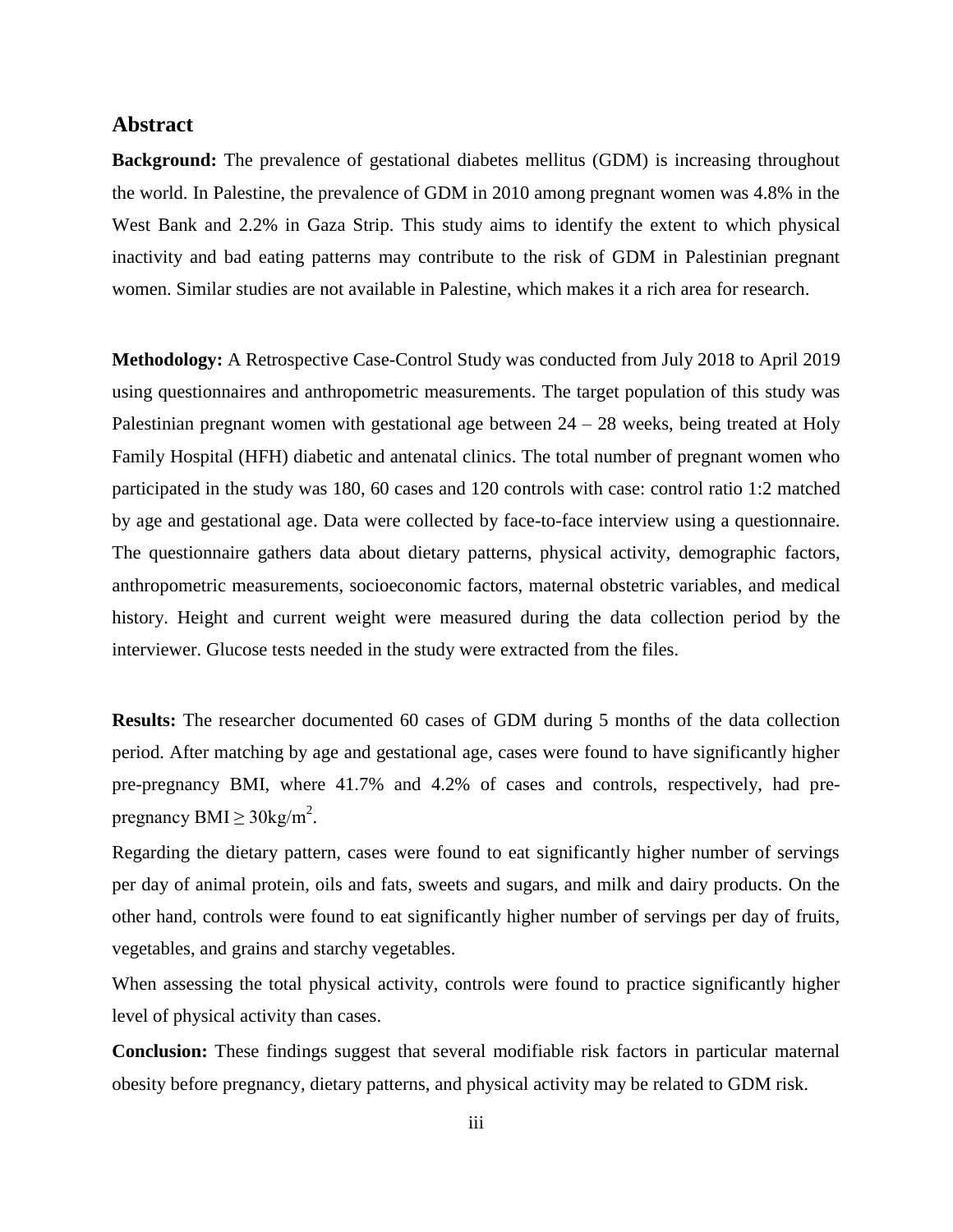**محذدات سكري الحمل فً المنطقة الجنوبٍة من الضفة الغربٍة : دراسة الحاالت المرضٍة والمجموعات الضابطة. المشرفة الذكتورة : امٍرة عمرو.**

**اعذاد : غذٌر حنا نصر عٍسى سعذ.**

#### <span id="page-7-0"></span>**ملخص**

ا**لخلفية:** يزداد انتشار مرض سكري الحمل في جميع أنحاء العالم. في فلسطين، بلغ معدل انتشار سكري الحمل في عام 0202 بين النساء الحوامل الى %8.4 في الضفة الغربية، %0.0 في قطاع غزة. تيدف ىذه الدراسة الى تحديد مدى تأثير قلة النشاط البدني والعادات الغذائية السيئة في زيادة خطر الإصابة في سكري الحمل لدى النساء الفلسطينيات الحوامل. لا يوجد دراسات مماثلة متوفرة في فلسطين مما يجعلها دراسة غنية للبحث.

**المنهجية:** أجريت دراسة الحاالت والشواىد بأثر رجعي في الفترة من يوليو 0204 إلى نيسان 0209 باستخدام االستبيانات والقياسات البشرية. الفئة المستهدفة في هذه الدراسة هي النساء الفلسطينيات الحوامل التي تتراوح اعمار الحمل بين 24 و28 أسبوعًا، ويتم علاجهن في عيادات مرضى السكري. كان العدد الإجمالي للنساء الحوامل التي شاركن في الدراسة 180, 60 حالة سكري حمل و120 من النساء الأصحاء بنسبة 1: 2. تم جمع البيانات عن طريق المقابلة وجها لوجه باستخدام االستبيان. يشمل االستبيان بيانات عن األنماط الغذائية، والنشاط البدني، والعوامل الديموغرافية، والمقاييس البشرية، والعوامل االجتماعية واالقتصادية، والمتغيرات التوليدية لألميات والتاريخ الطبي. تم قياس الطول والوزن الحالي خالل فترة جمع البيانات من قبل الباحثة. تم استخراج اختبارات السكري الالز مة في الدراسة من الممفات**.**

**النتائج:** جمعت الباحثة 02 حالة من سكري الحمل خالل 5 أشير من فترة جمع البيانات. بعد عمل تطابق بين العمر و عمر الحمل بالأسابيع، تبين أن السيدات المصابات بسكري الحمل كان لديهن مؤشر كتلة الجسم قبل الحمل أعلى من السيدات السليمات، حيث كانت نسبة السيدات اللواتي التي لديهن مؤشر كتلة الجسم ≥ 30 كغم/م2, 4.7%% و 4.2% للسيدات المصابات والسليمات على الترتيب

فيما يتعمق بالنمط الغذائي، وجد أن السيدات المصابات يتناولن عدد أكبر من الحصص اليومية من كل من البروتين الحيواني، الزيوت والدىون، والسكريات والحمويات.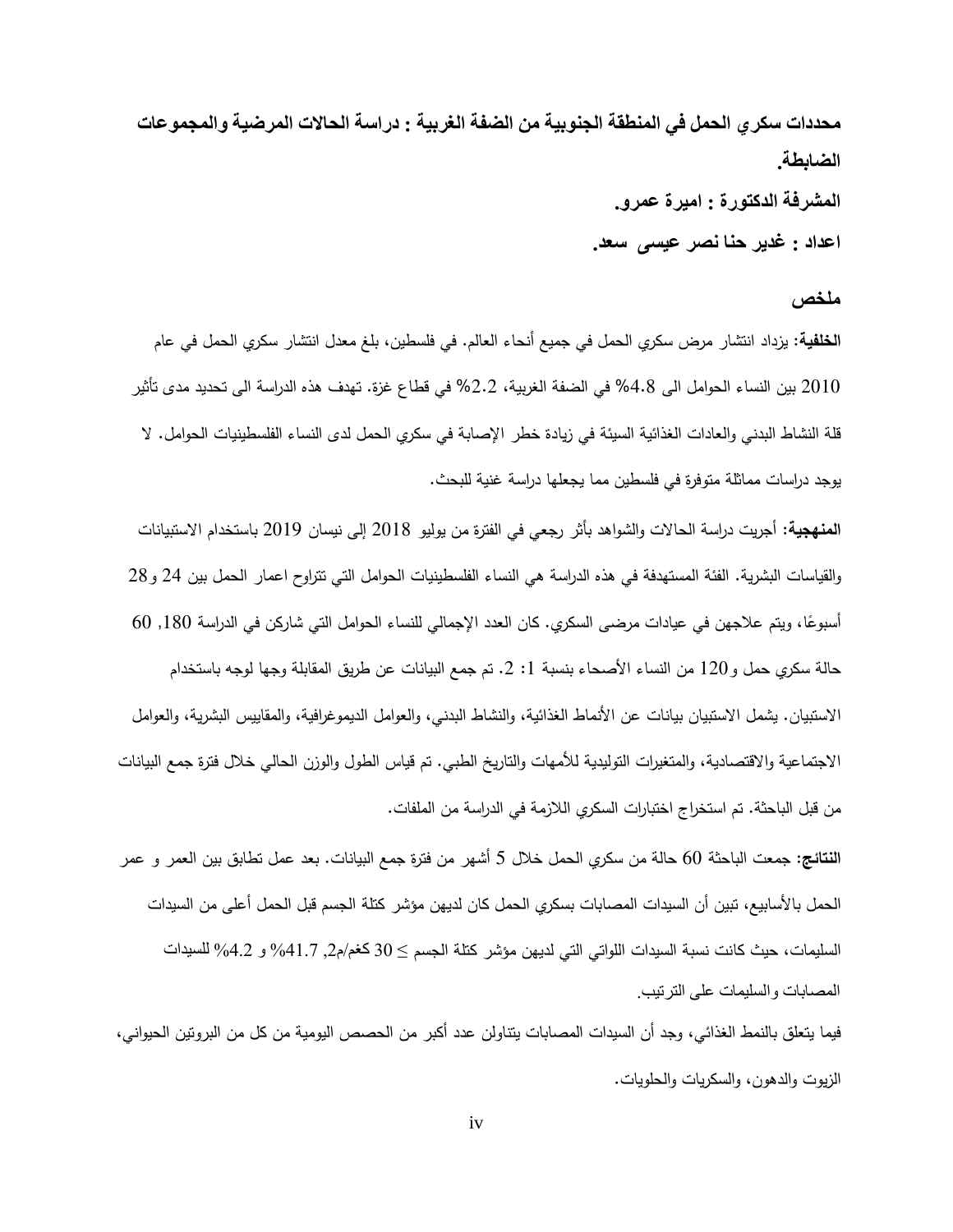بينما وجد أن السيدات السميمات يتناولن عدد أكبر من الحصص اليومية من كل من الفواكو، الخضروات، والحبوب والخضار النشوية.

عندما تم تقييم مجمل النشاط البدني، تبين أن السيدات السميمات يمارسن النشاط البدني بمستوى أعمى من السيدات المصابات كان الفرق بينيم ذات داللة إحصائية.

ا**لملخص:** تشير هذه النتائج إلى أن العديد من عوامل الخطر القابلة للتعديل وأهمها السمنة قبل الحمل، وأنماط النظام الغذائي، والنشاط البدني قد تكون ذات صمة بخطر اإلصابة بسكري الحمل.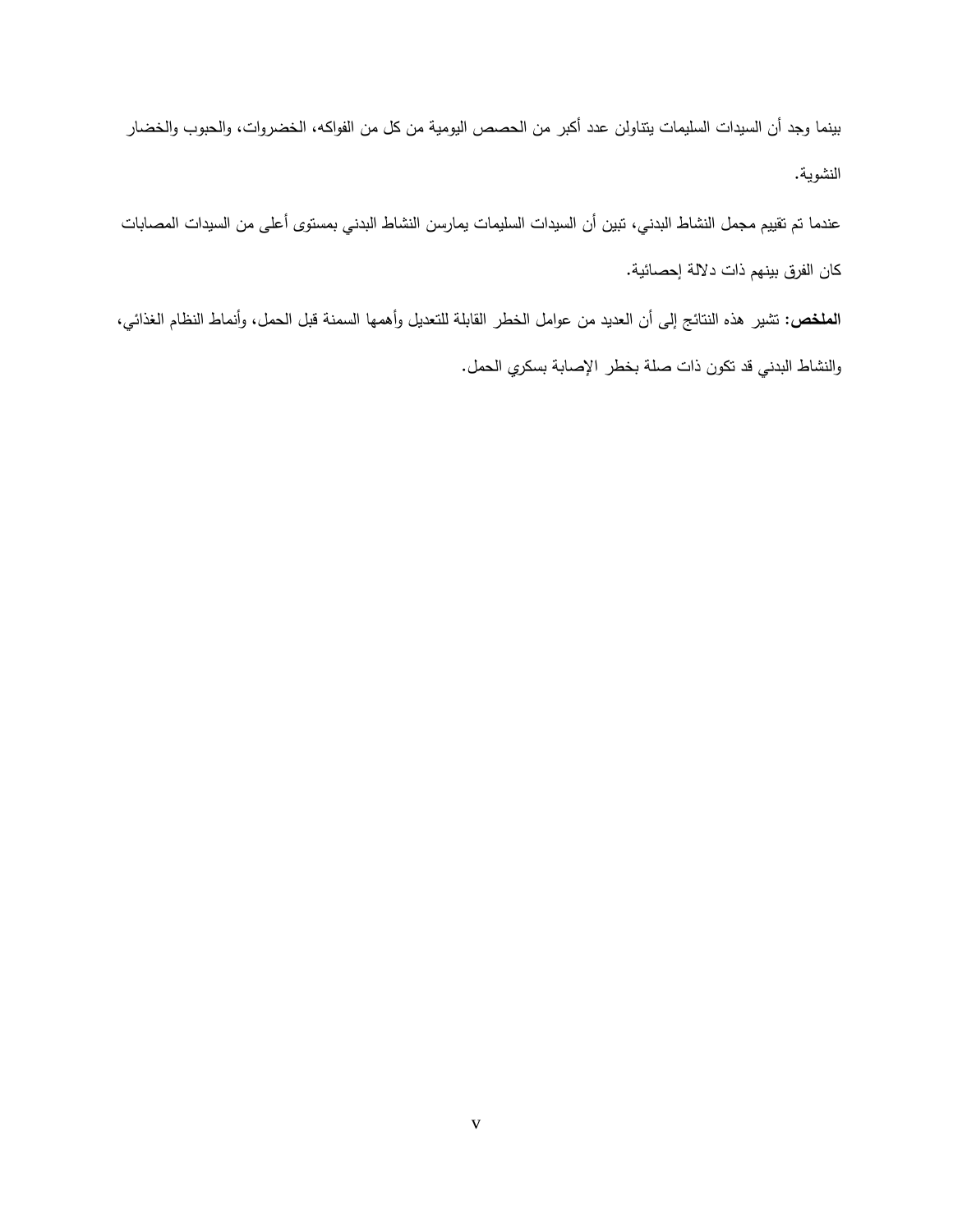### <span id="page-9-0"></span>**Table of contents**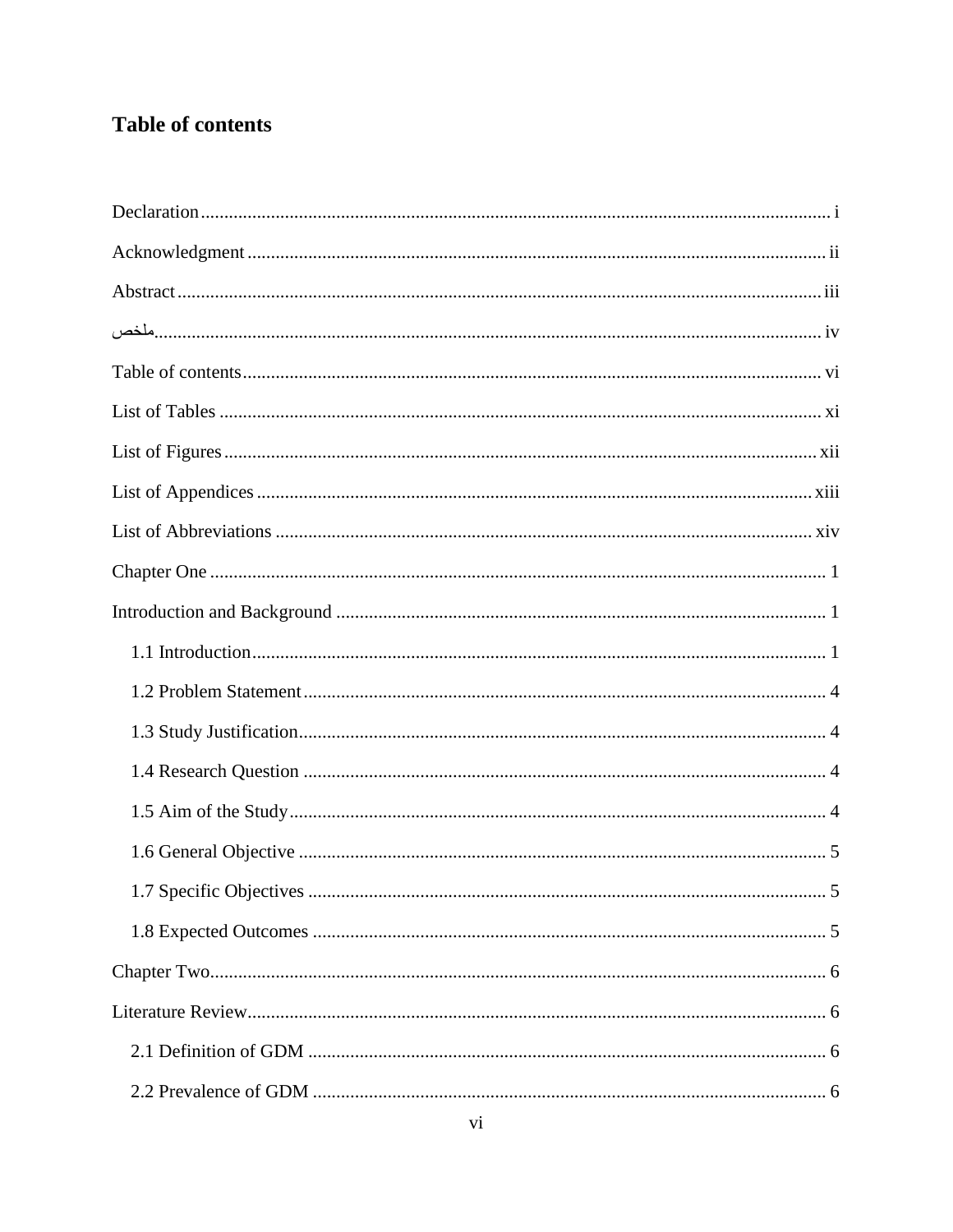| 2.3.1 The American College of Obstetricians and Gynecologists (ACOG) risk factors  7 |  |
|--------------------------------------------------------------------------------------|--|
|                                                                                      |  |
| 2.3.3 The ACOG oral glucose tolerance test (OGTT): Diagnostic test of GDM  8         |  |
|                                                                                      |  |
|                                                                                      |  |
|                                                                                      |  |
|                                                                                      |  |
|                                                                                      |  |
|                                                                                      |  |
|                                                                                      |  |
|                                                                                      |  |
|                                                                                      |  |
|                                                                                      |  |
|                                                                                      |  |
|                                                                                      |  |
|                                                                                      |  |
| Methodology.<br>28                                                                   |  |
|                                                                                      |  |
|                                                                                      |  |
|                                                                                      |  |
|                                                                                      |  |
|                                                                                      |  |
|                                                                                      |  |
|                                                                                      |  |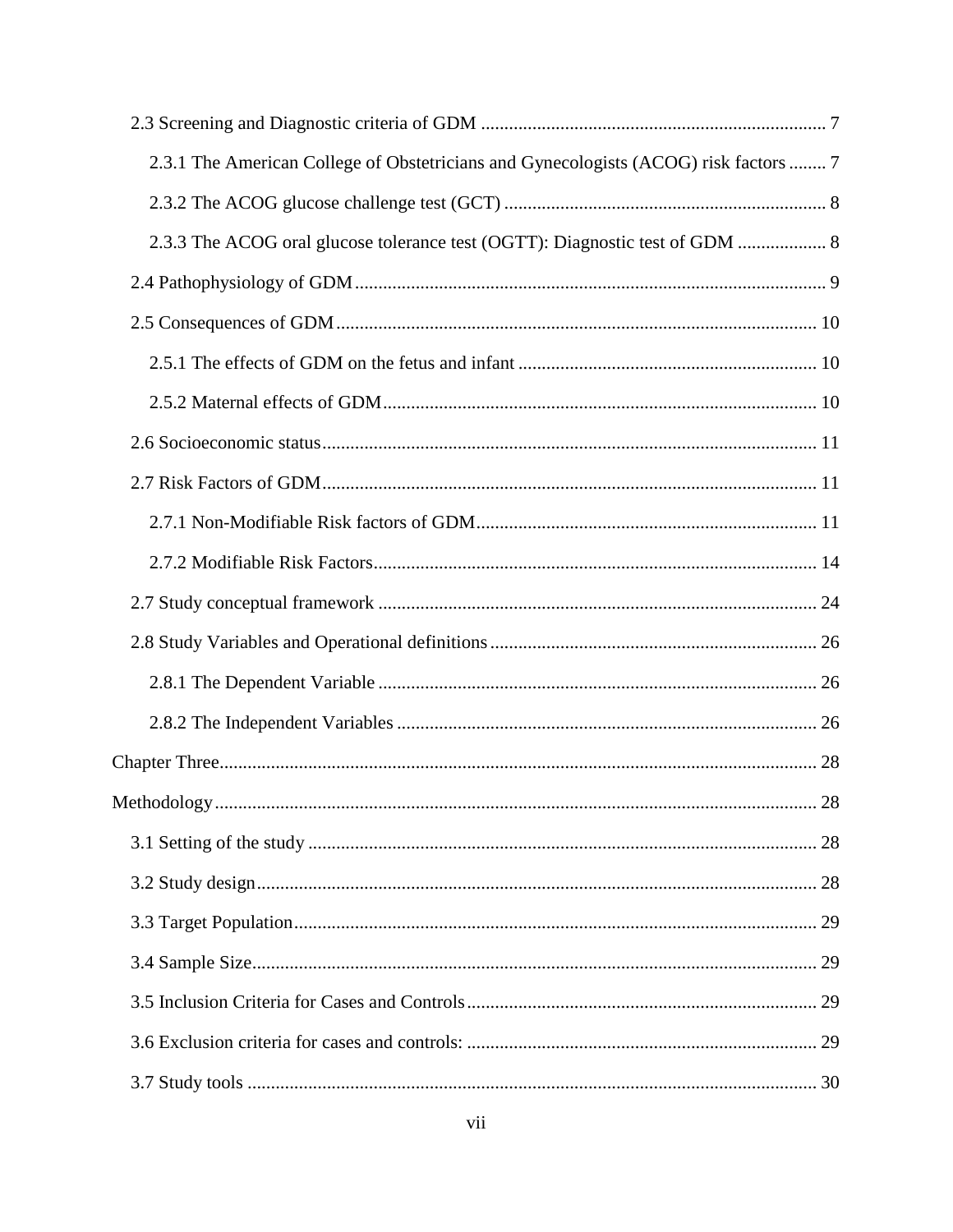| 4.3.1 Description and differences between study participants regarding dietary patterns 40  |  |
|---------------------------------------------------------------------------------------------|--|
| 4.3.2 Description and differences between study participants regarding physical activity 42 |  |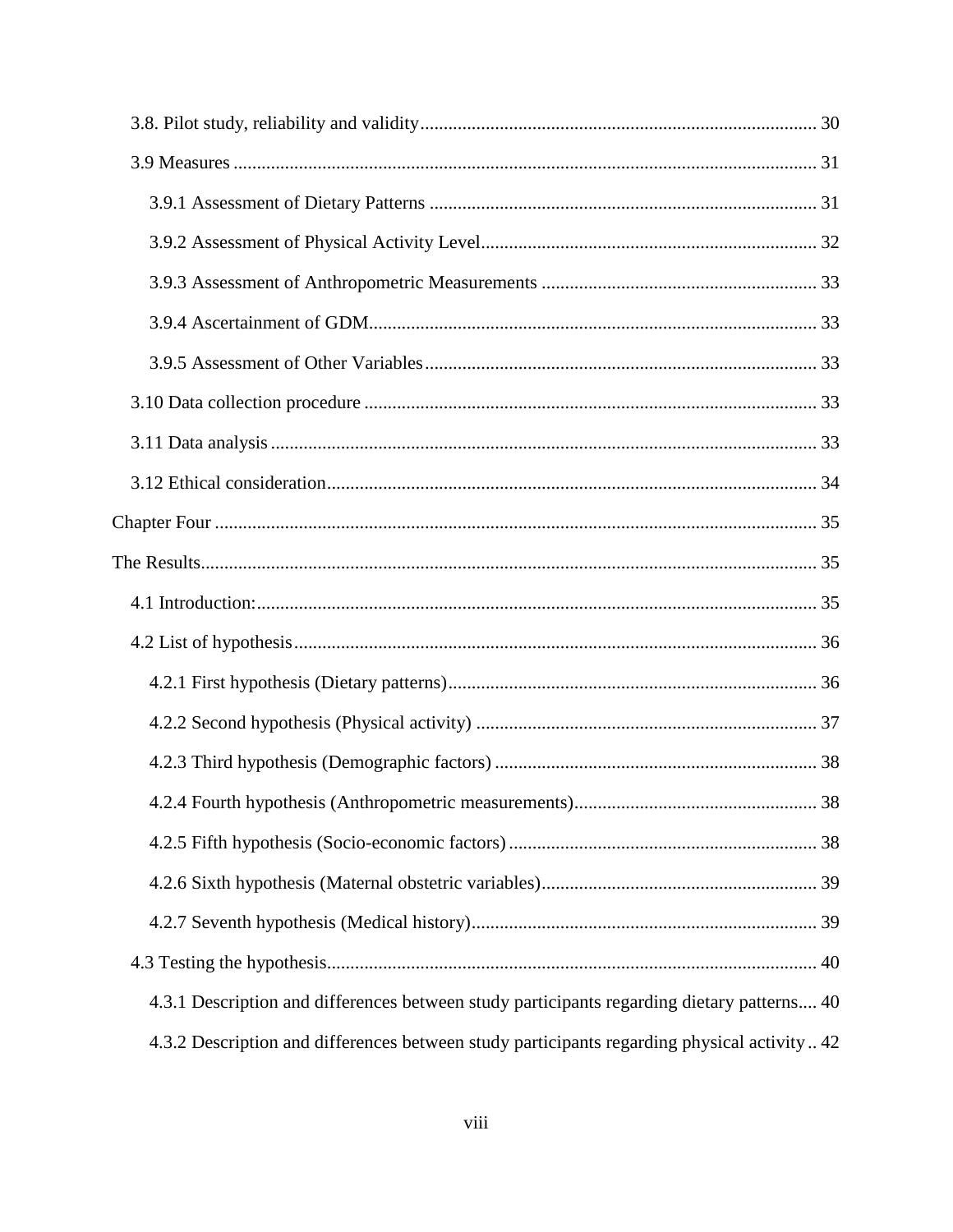4.3.3 Description and differences between study participants regarding the demographic variables................................................................................................................................ 44 4.3.4 Description and differences between study participants regarding the anthropometric measurements........................................................................................................................ 47